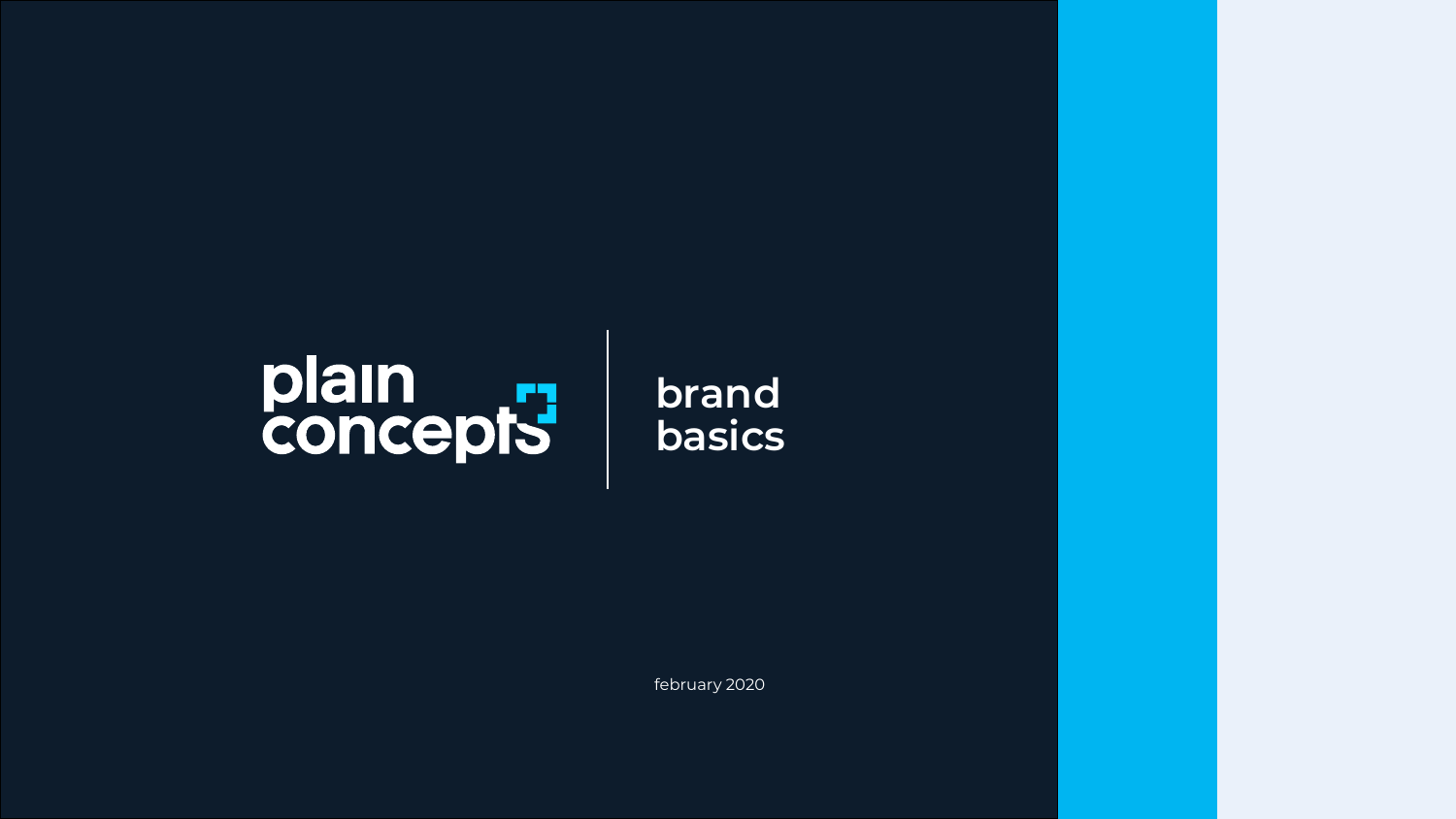#### **Here you can find the basics about Plain Concepts' brand identity, which build the sense of belonging adopted by the company.**

This document must be consulted by those people who are involved in the creation of either brand elements or corporative/commercial communication assets

# plain<br>concepts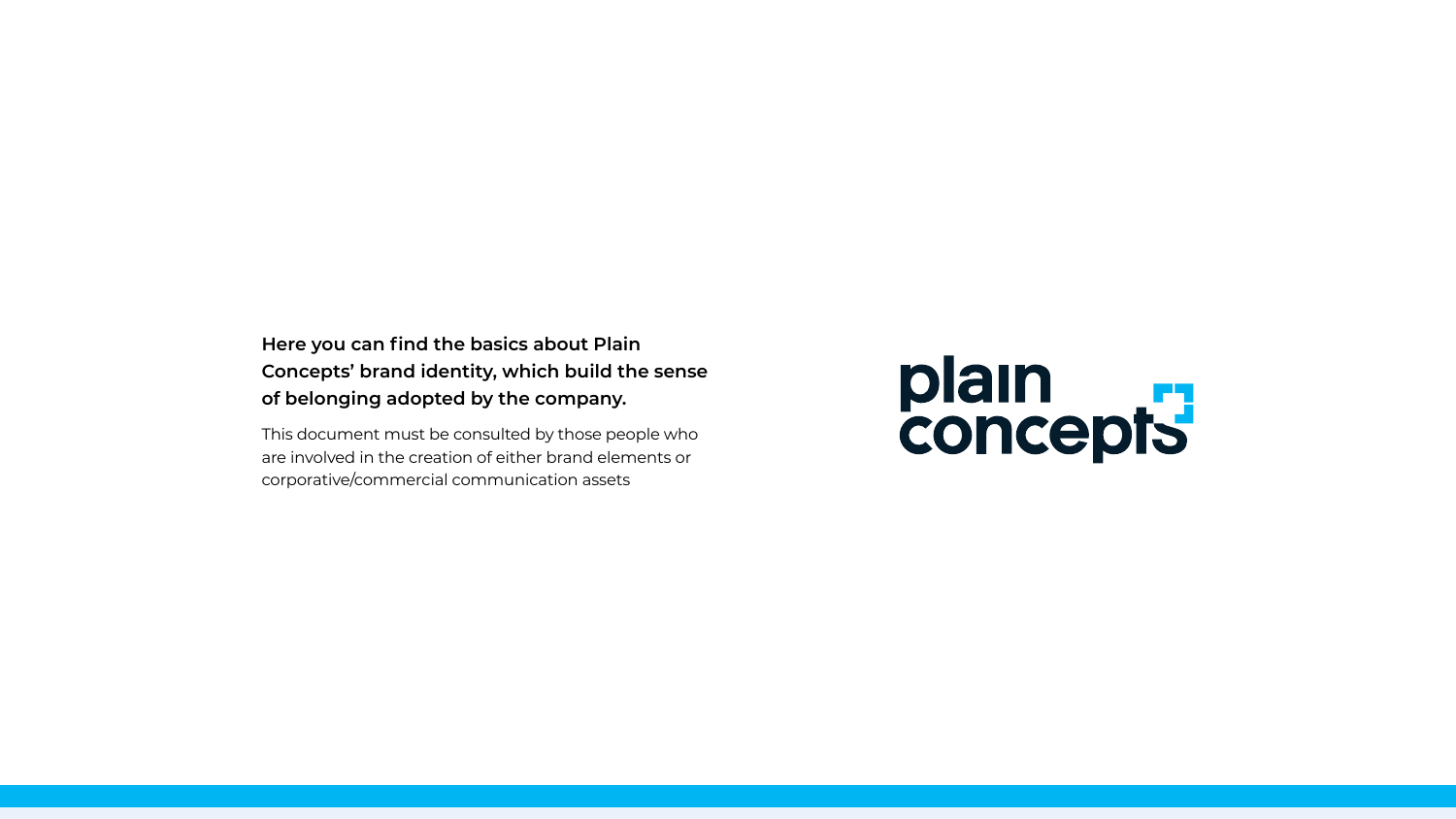#### Plain Concepts brand basics

february 2020

## contents

#### 01**Brand background** 02**Brand elements**

[What is Plain Concepts?](#page-4-0) 5 [Tagline](#page-5-0) 6 [Tone of voice](#page-6-0) 7

| Logo              |            |
|-------------------|------------|
| Main version      |            |
| Secondary version | $\vert$ () |
| Variants          | ןך         |
| Security area     | 12         |
| Recommended size  | 13         |
| Incorrect usages  | 74         |
| Colour            | 15         |
| Main colours      | 15         |
| Secondary colours | 16         |
| Typography        | 7          |
|                   |            |

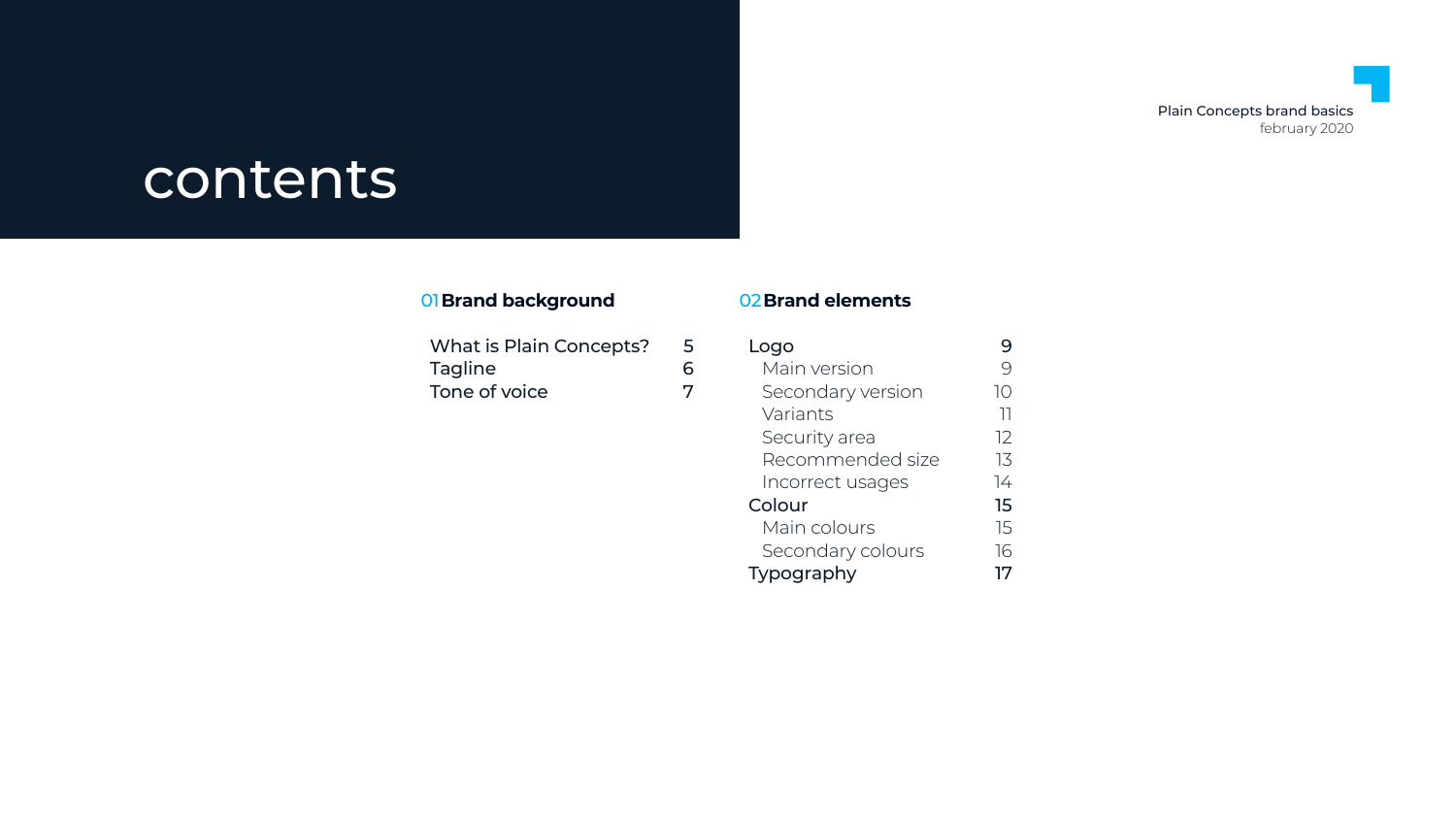# OlBrand background

#### **Plain Concepts brand basics** february 2020

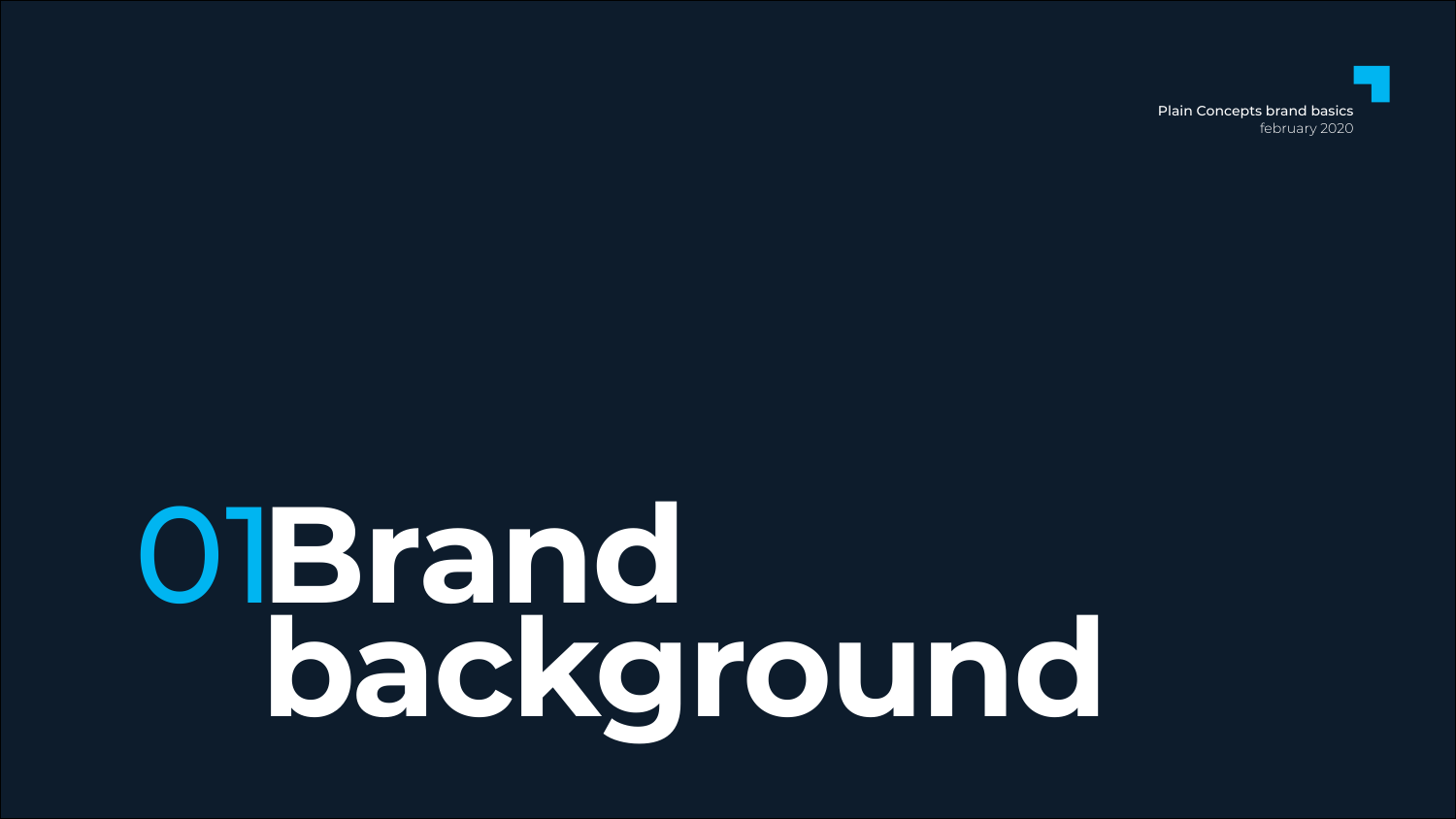### <span id="page-4-0"></span>**What is Plain Concepts?**

Plain Concepts is a technology company founded in 2006 by 4 Microsoft MVP (Most Valuable Professional). It's directed by Pablo Peláez, CEO of the company and Regional Director of Microsoft since 1996. Plain Concepts was born with the goal of developing and facilitating all kinds of companies the adoption of new technologies aimed at improving their productivity and processes.

Specialists in disruptive developments in Artificial Intelligence, Mixed Reality, Big Data, Blockchain, IoT and Cloud, the mission of Plain Concepts is to offer customized, innovative and attractive solutions for all types of digital needs, always incorpo-rating the latest available technology.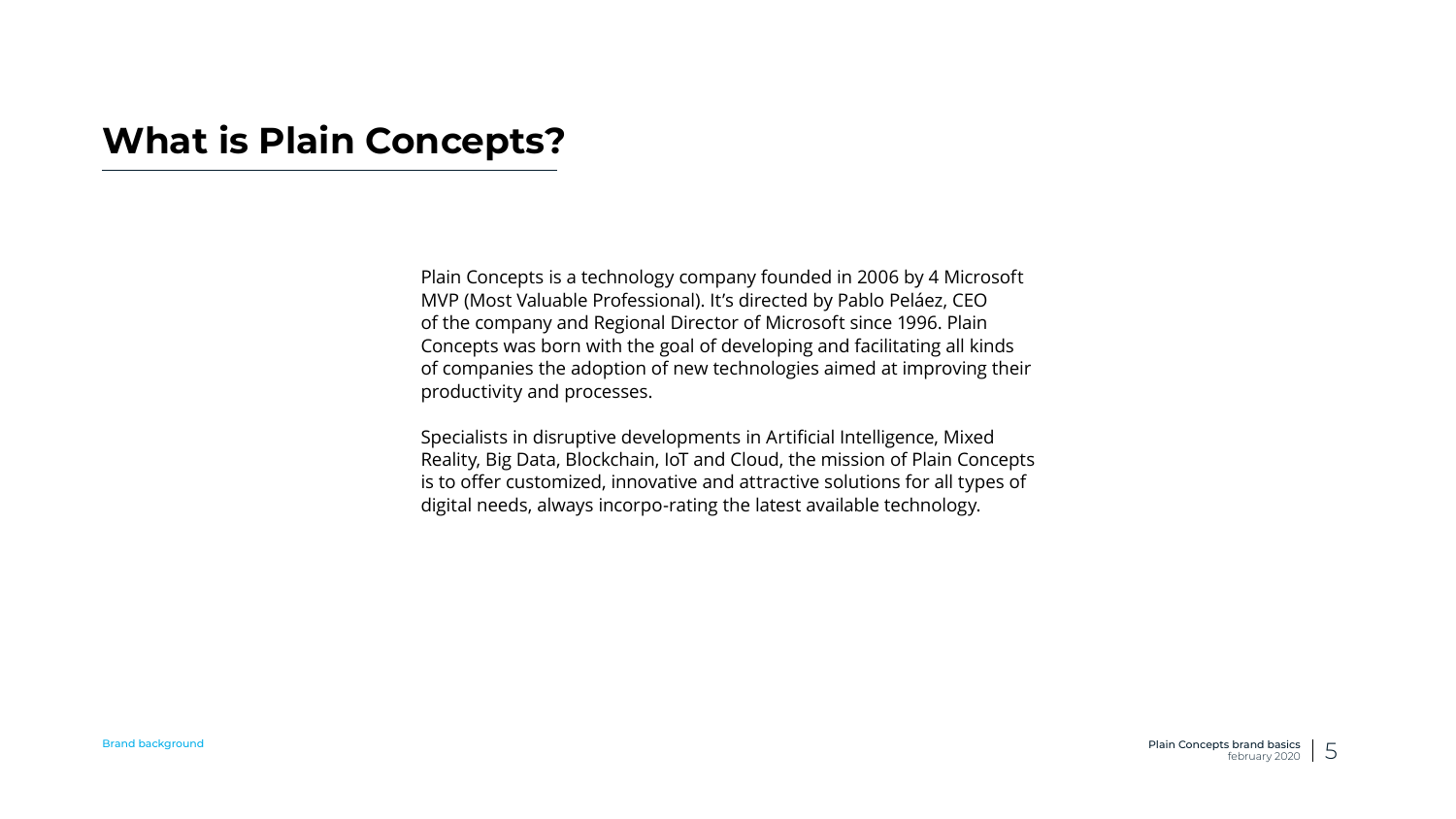### <span id="page-5-0"></span>**Tagline**

A tagline is a short sentence which helps reinforce the branding of a company. This brief and catchy statement provides clarity and helps to highlight the brand's mission, purpose and culture. At the same time, it helps the clients feel connected with the company.

*Rediscover the meaning of technology* is Plain Concepts official tagline, which condenses and helps our audience understand our purpose.

# plain<br>concepts

Rediscover the meaning of technology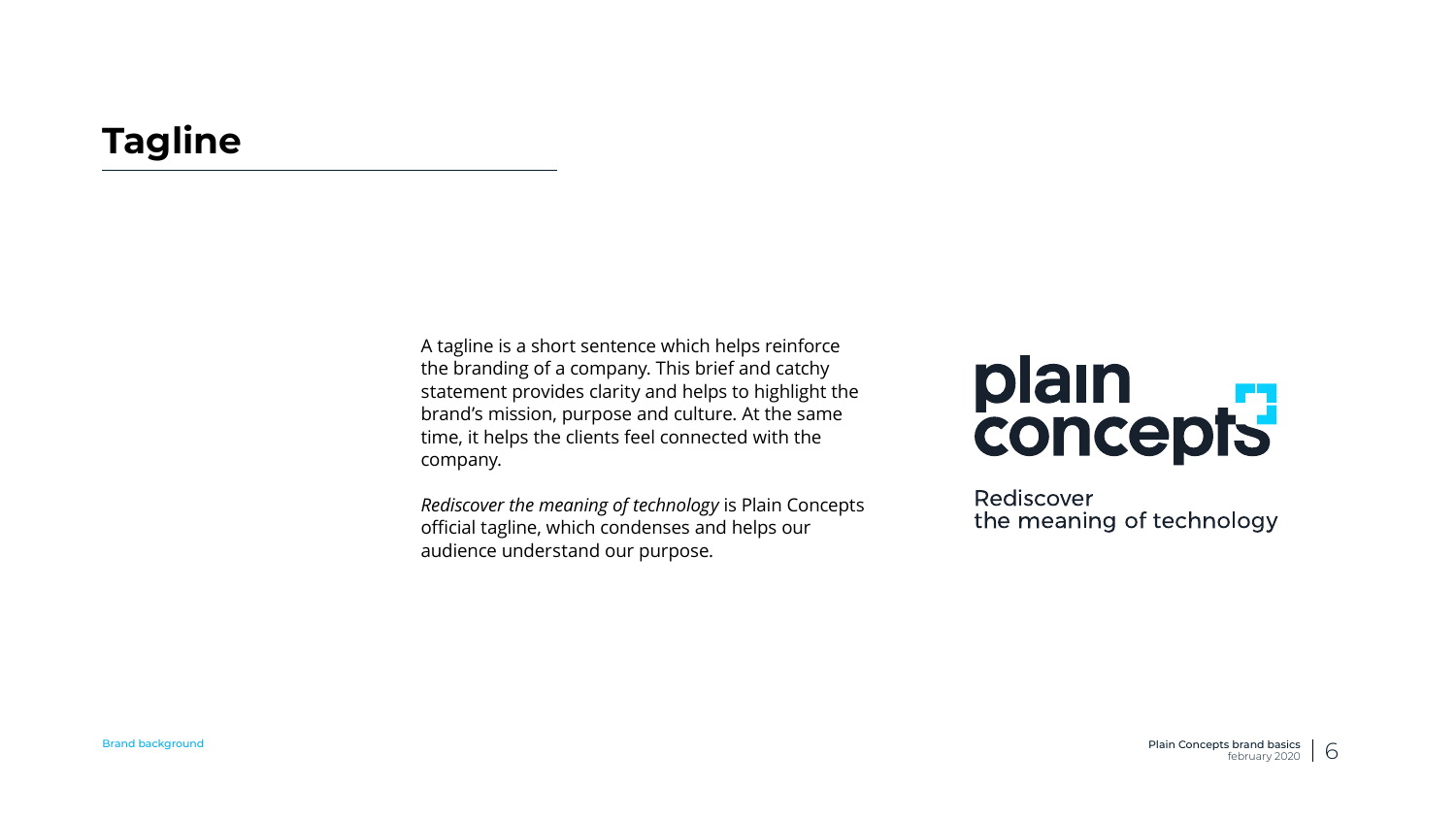#### <span id="page-6-0"></span>**Tone of voice**

The tone of voice is the way the brand communicates with its language, both written and spoken. It's now about what we say, but the way that we say it, and the impression it makes on everyone who reads or hears us.

Depending on the scenario and the audience to which we are addressing our message, the tone of voice of Plain concepts will be

When we are addressing a more technical audience, the brand communication will be much closer, friendly and informal. On the other hand, when we are in a business environment

slightly different. or addressing our message

to a client, the tone of voice of the company will be more professional, smart and formal. However, as a general rule in any kind of situation, the tone of voice should always be simple, direct and show our passion for technology.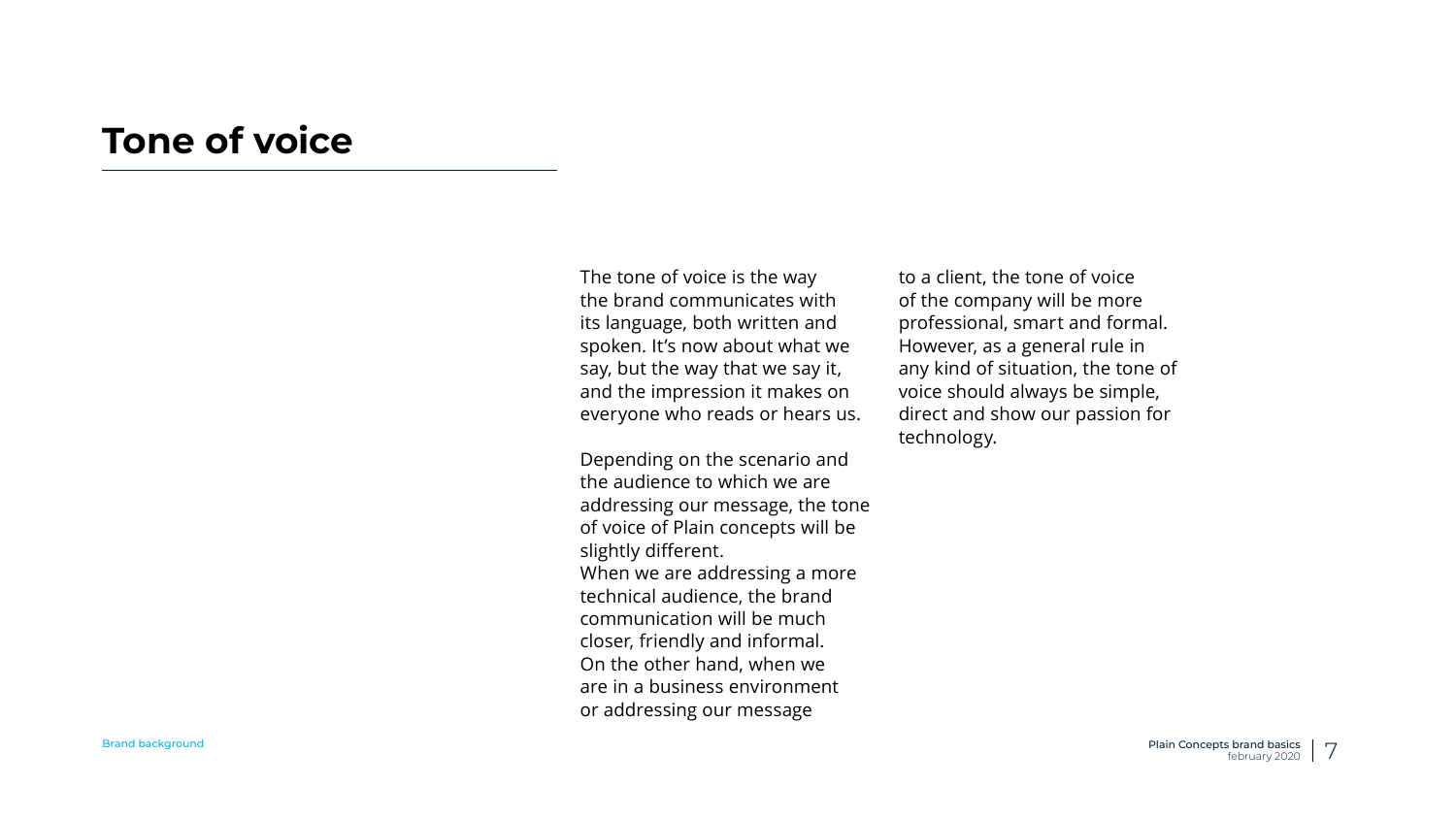# O2Brand Telements

#### **Plain Concepts brand basics** february 2020

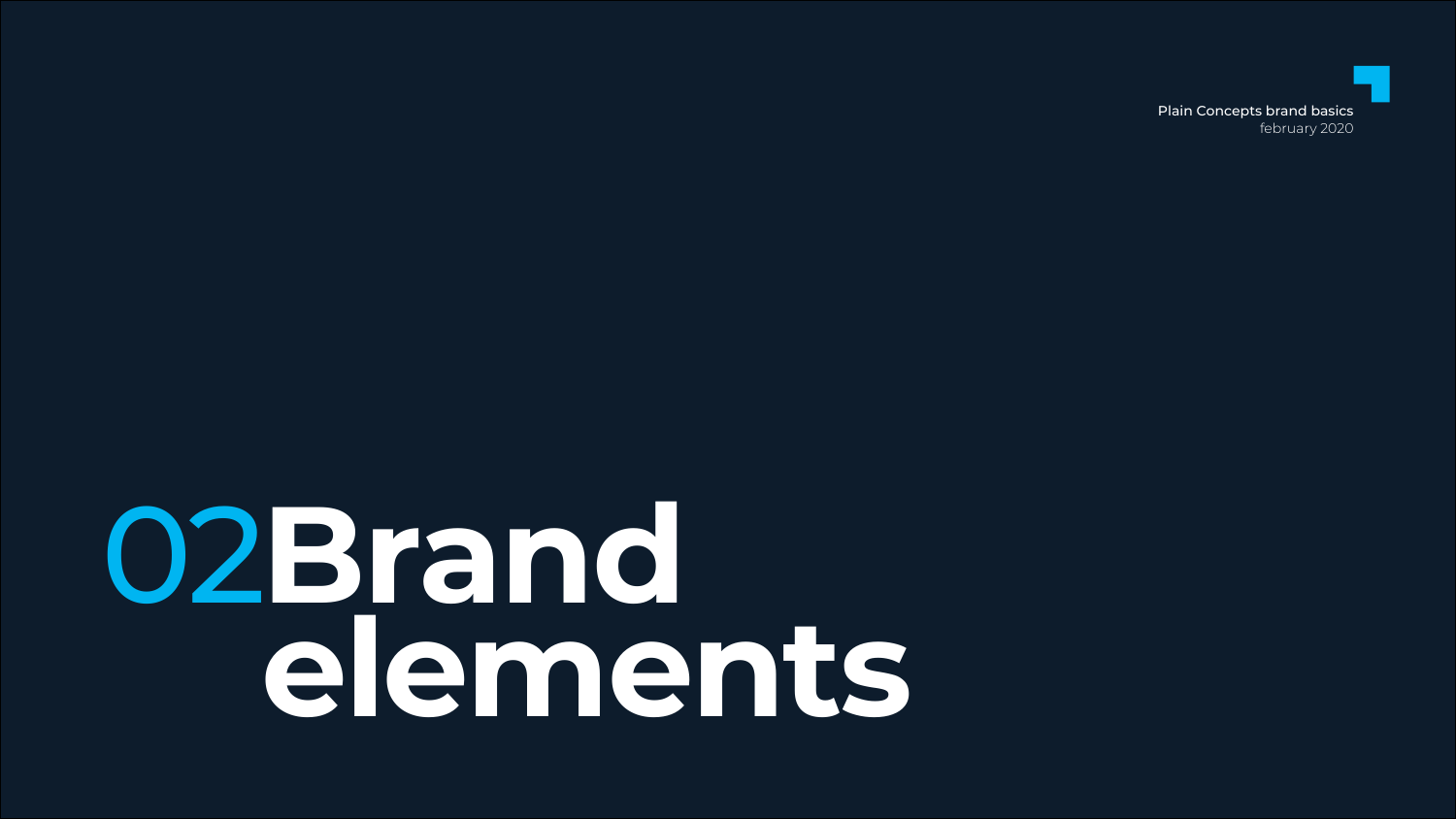#### <span id="page-8-0"></span>Main version

The logo below is the main graphic brand of Plain Concepts.

The objective of the graphic brand is to identify Plain Concepts visually whenever there is a communicative need. The brand must be used with white and the Dark Blue and Electric Blue corporate colours.



Likewise, it must be applied on white or on the corporate Dark Blue tone.



# plain<br>concepts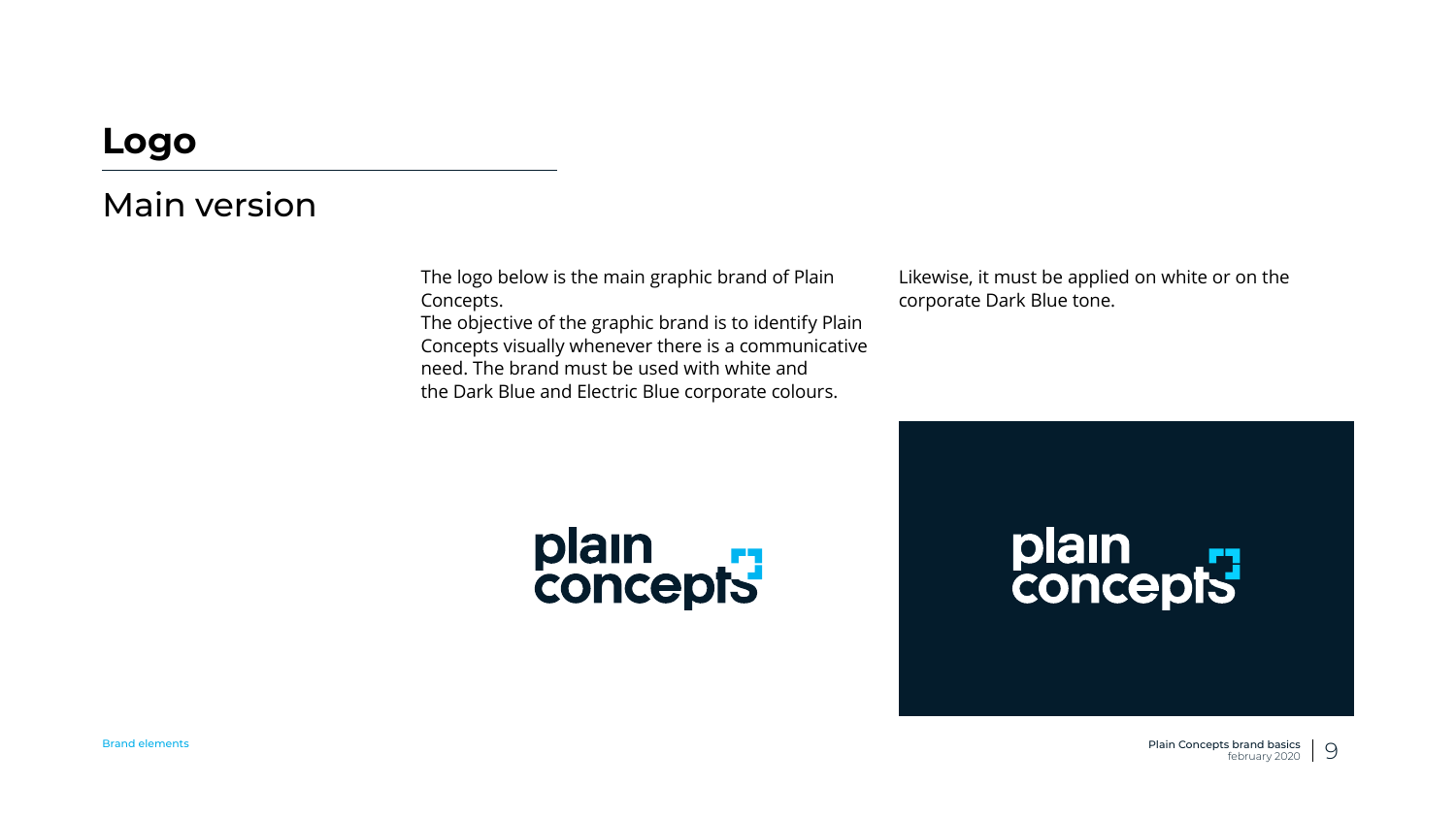#### <span id="page-9-0"></span>Secondary version

In exceptional cases the use of the next version of the logo is allowed. This logo will be used only and exclusively when the available location makes the readability of the main version difficult.

The use of this version will always be supervised by the Plain Concepts design team. If you wish to contact to use this version, write an email to [designteam@](mailto:designteam@plainconcepts.com) [plainconcepts.com](mailto:designteam@plainconcepts.com).

## plain concepts

### plain concepts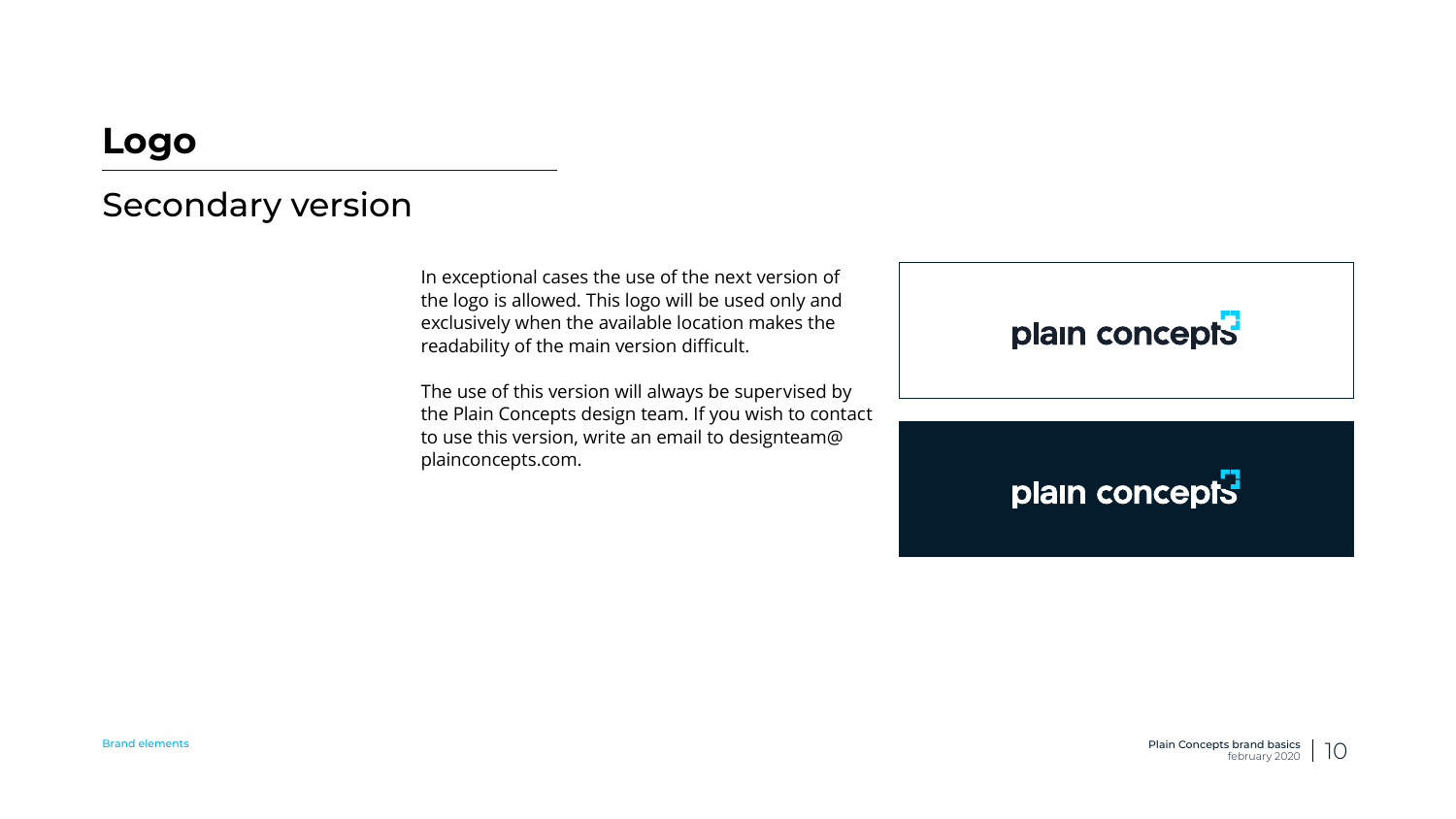#### <span id="page-10-0"></span>Variants

When the technical reproduction of materials implies the use of a single ink or colour, or when the application of the logo is on tones that are not the corporate ones, the graphic mark of Plain Concepts should be used completely in black or white.

Whenever the background where the logo is applied is of a dark hue, the white logo will be used and whenever the background is of a light hue, the black logo will be applied as can be seen below.

# plain<br>concepts

# plain<br>concepts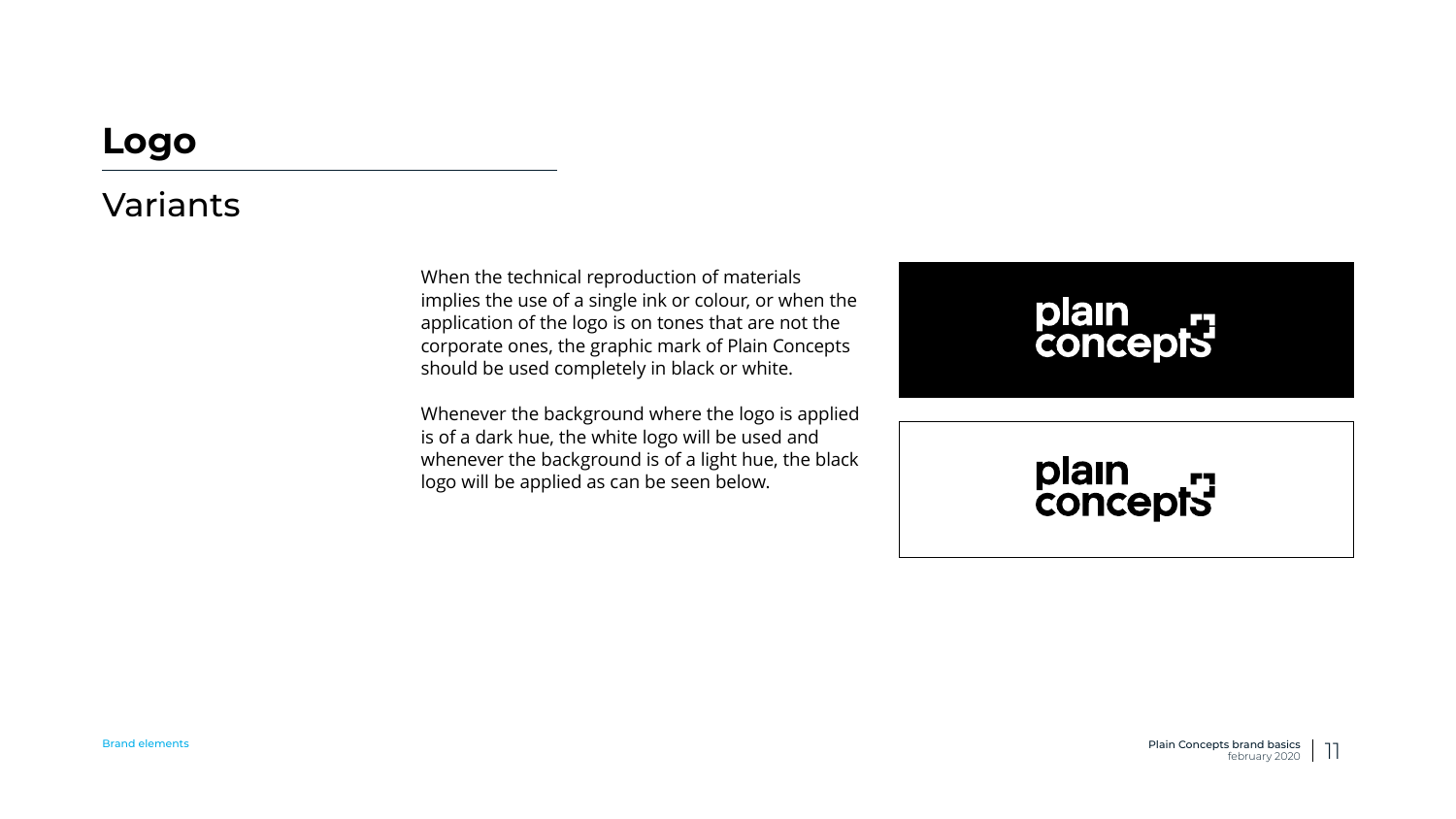#### <span id="page-11-0"></span>Security area

The Plain Concepts logo should always have a security space without images or text around it. The height of the letter "i" (x2) determines the minimum amount of security space that should be around the logo.

If the tagline appears below the logo, you should measure the security space between the bottom of the logo up to the height of the x on the text.



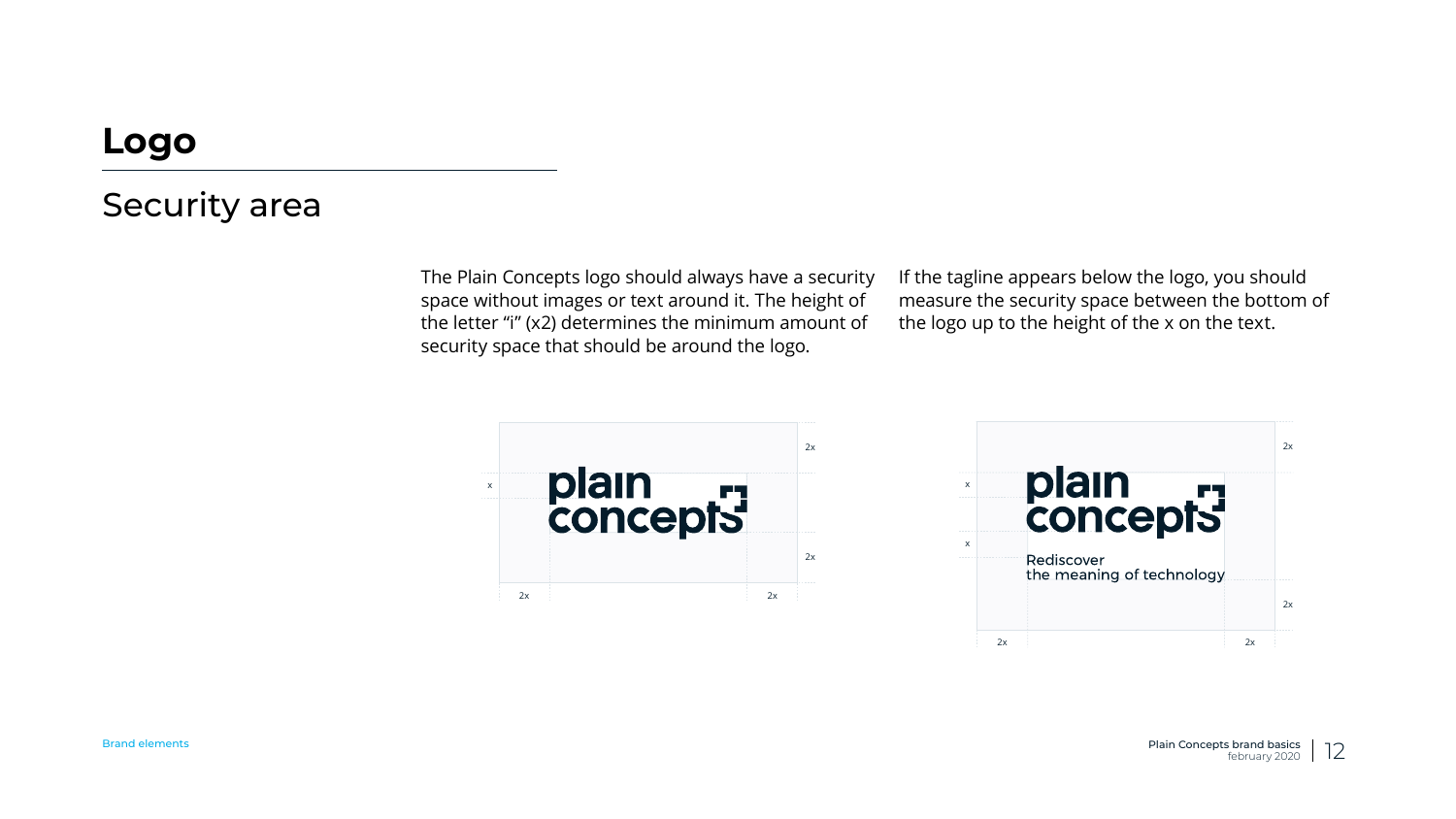#### <span id="page-12-0"></span>Recommended size

For a correct visualization of the Plain Concepts logo it is recommended not to apply the graphic mark below minimum measures for both digital and physical use.

The recommended minimum logo reproduction size is 75 pixels on digital devices and 20 millimetres for printing on the wide side of the graphic.

In case the logo with tagline is used, the minimum recommended measurements are 115 pixels on digital devices and 30 millimetres for printing on the wide side of the graphic with the aim that the typeface of the tagline has a minimum size of 6 points.



20 mm | 75 px



Rediscover the meaning of technology

30 mm | 115 px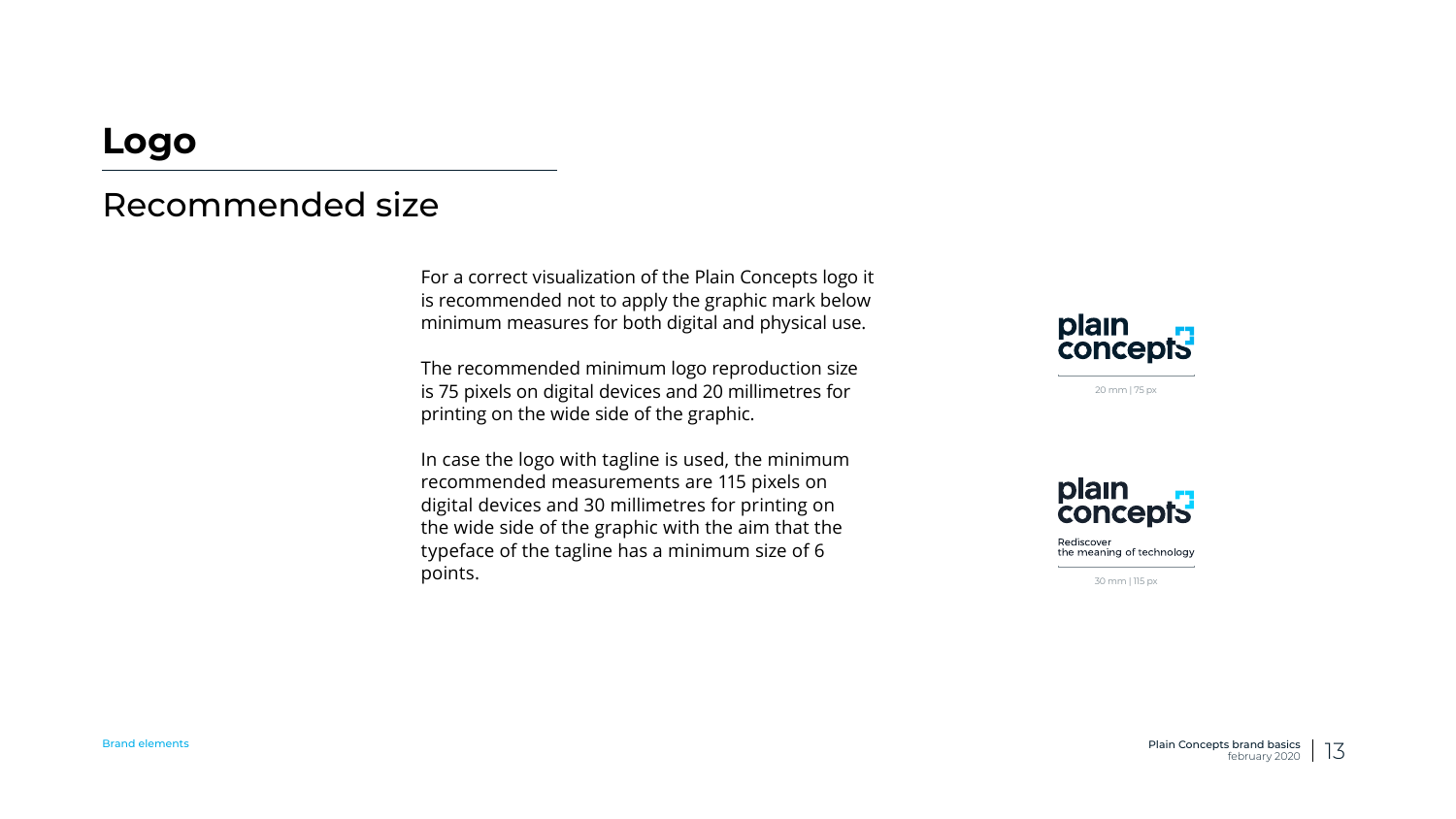Brand elements Plain Concepts brand basics february 2020 14





Do not rotate the logo Do not switch the font nor edit the logo

#### <span id="page-13-0"></span>**Logo**

#### Incorrect usages



Do not apply effects to the logo



# plain<br>concepts

Do not outline the logo





Do not switch/recolour the logo

plain<br>concepts

Do not distort the logo

Do not apply gradients to the logo



Do not apply textures on the logo











Do not use the logo without the icon

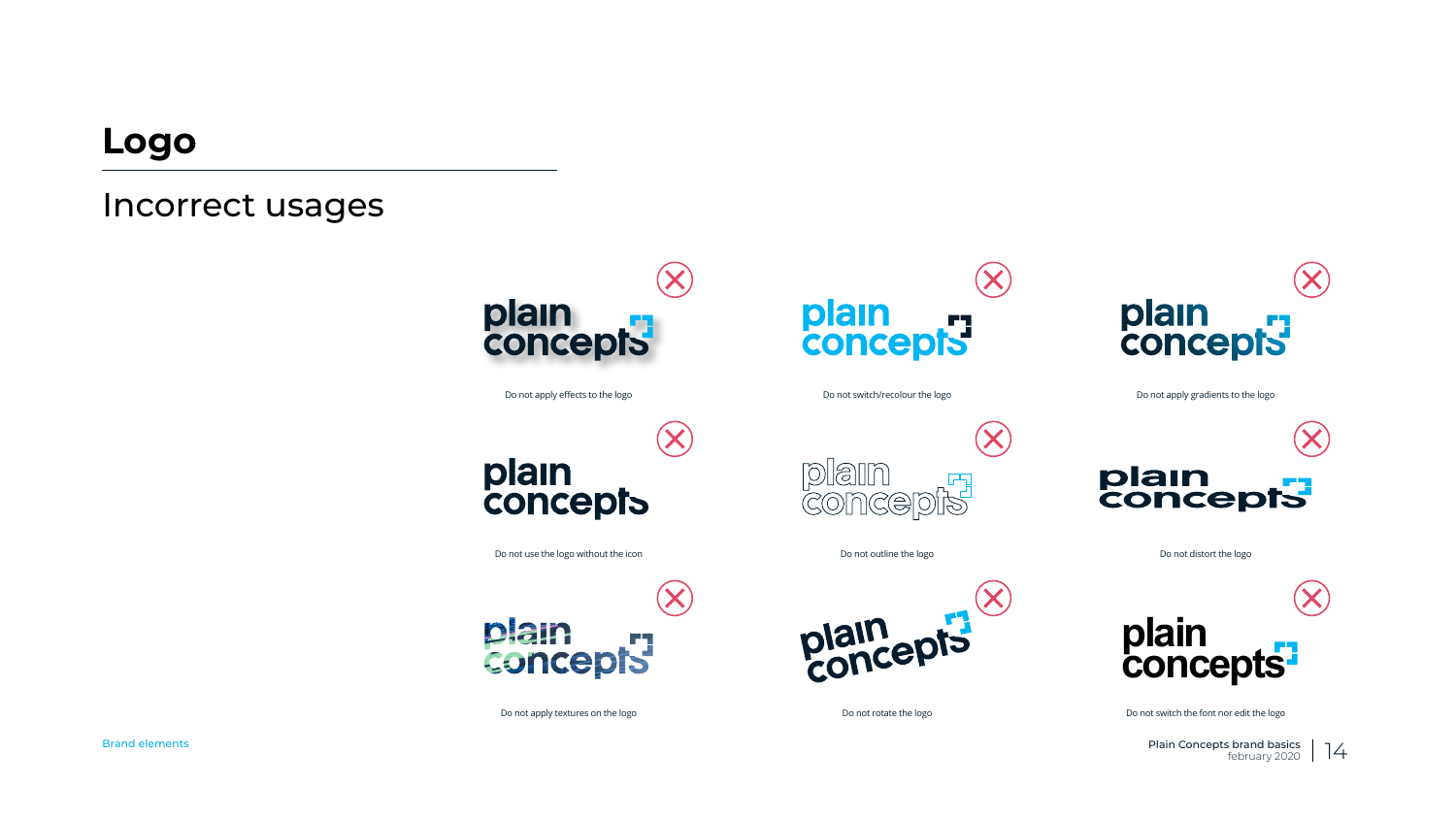Brand elements Plain Concepts brand basics february 2020 15



## <span id="page-14-0"></span>**Colour**

#### Main colours

The colour provides a differential value when transmitting values and sensations. In addition, it is a fundamental factor to encourage the apprehension of the brand by the public and that they identify the brand. Therefore, the Plain Concepts brand has two main colours associated to help give visibility and identify the brand.

These colours must be used as a priority in all the communication pieces of the brand and are the ones shown below.

Dark Blue Hex #041C2C R4 G28 B44

Dark Blue C100 M73 Y28 K86 PMS 296 C

**DIGITAL** 

Electric Blue C83 M1 Y0 K0 PMS 2995 C

Electric Blue Hex #00B5F1 R0 G181 B241

Print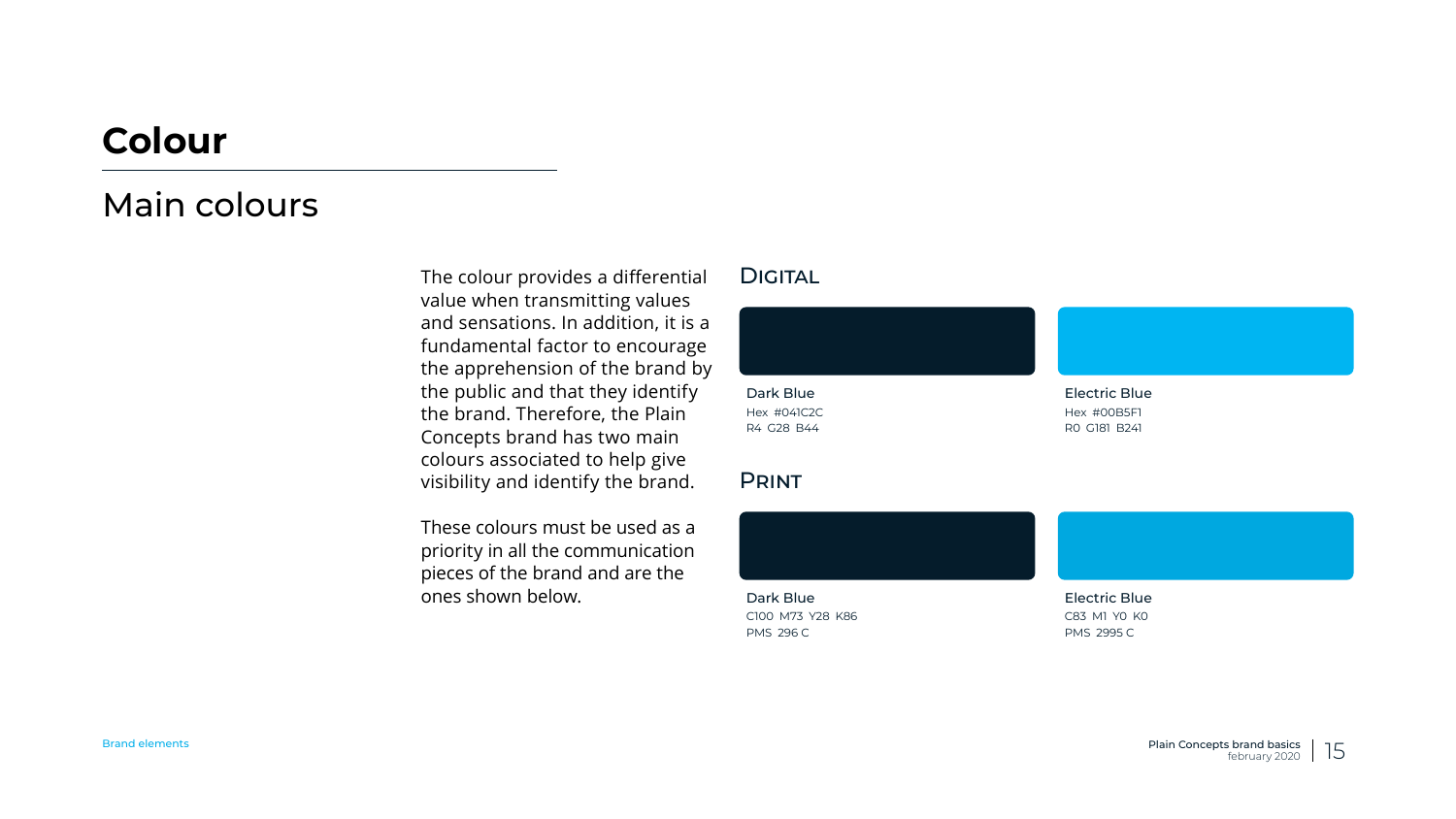### <span id="page-15-0"></span>**Colour**

#### Secondary colours

Our secondary colour palette consists of six colours, three of them are the corporate colours of our products: Sidra Data Platform, Wave Engine and Smart Concepts.

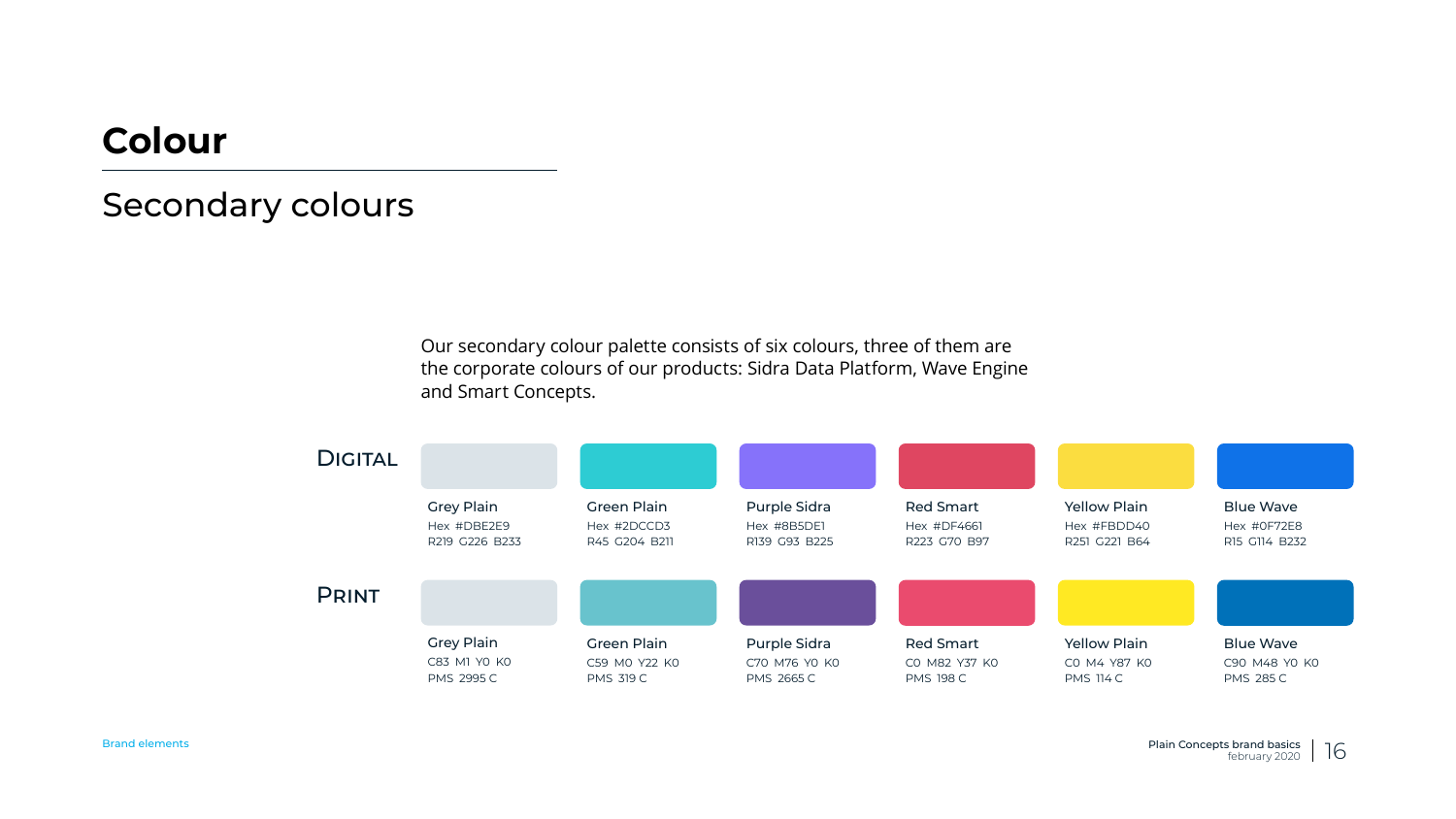#### <span id="page-16-0"></span>**Typography**

ACDEFGHIJKLMNOPQRSTUVWXYZ abcdefghijklmnopqrstuvwxyz Open Sans download link<br>
https://fonts.google.com/specimen/Open+Sans | 0123456789!@#%&\*(,.:"?)

Typography is another element that identifies the brand and through which its messages are transmitted. Plain Concepts uses **Montserrat** as corporate typefaces for header and subheading texts, and **Open Sans** for the body text. **Montserrat** ACDEFGHIJKLMNOPQRSTUVWXYZ abcdefghijklmnopqrstuvwxyz 0123456789!@#%&\*(,.:"?)

### **Open Sans**

#### Montserrat download link

//fonts.google.com/specimen/Montserrat

w<https://fonts.google.com/specimen/Open+Sans>